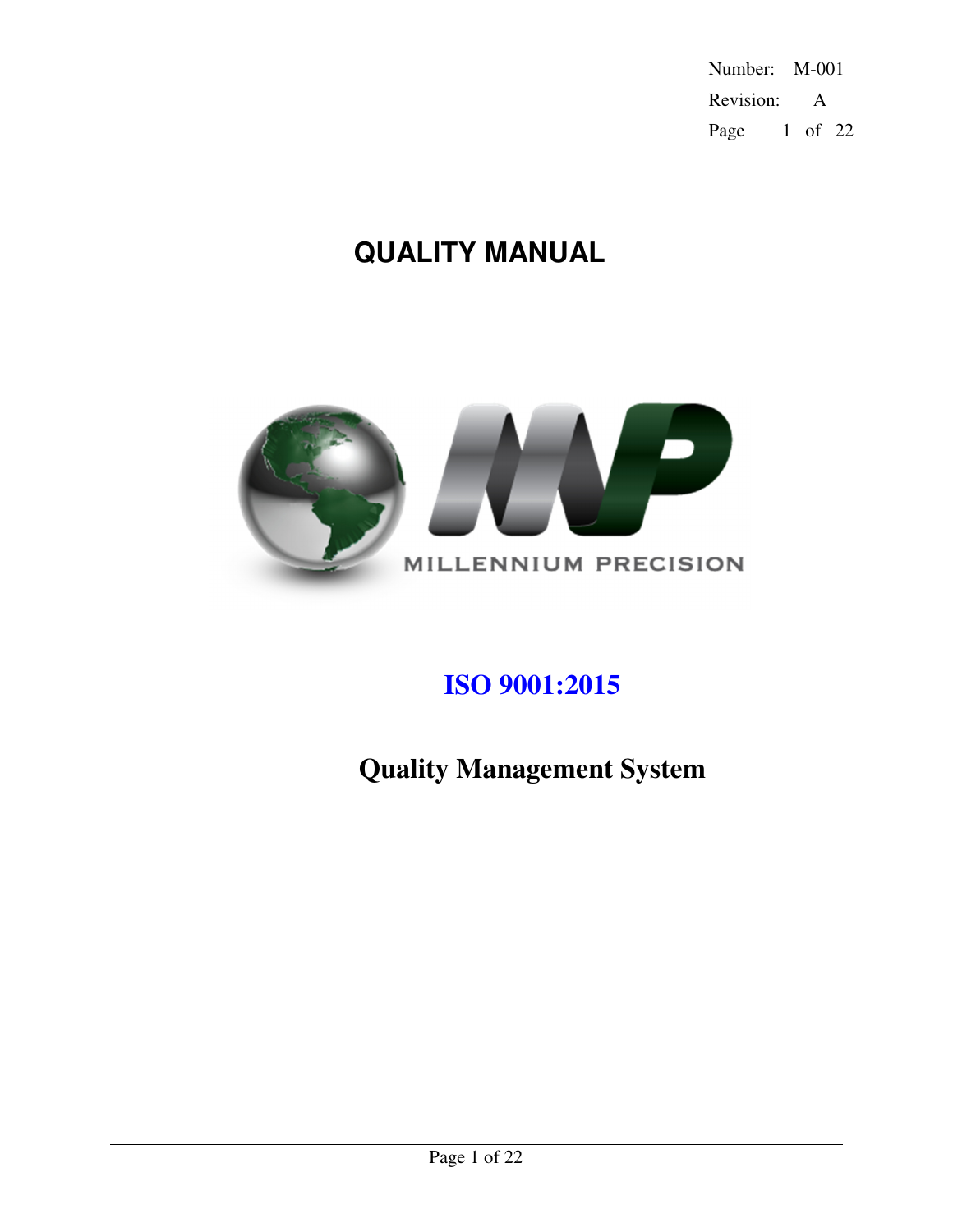Number: M-001 Revision: A Page 2 of 22

# **Sean Duclos**

# **Owner**

# **Revision History**

| <b>Date</b> | <b>Change Notice</b> | <b>Change Description</b>        |
|-------------|----------------------|----------------------------------|
| 11/02/2015  | 1001                 | Original Release to ISO9001:2015 |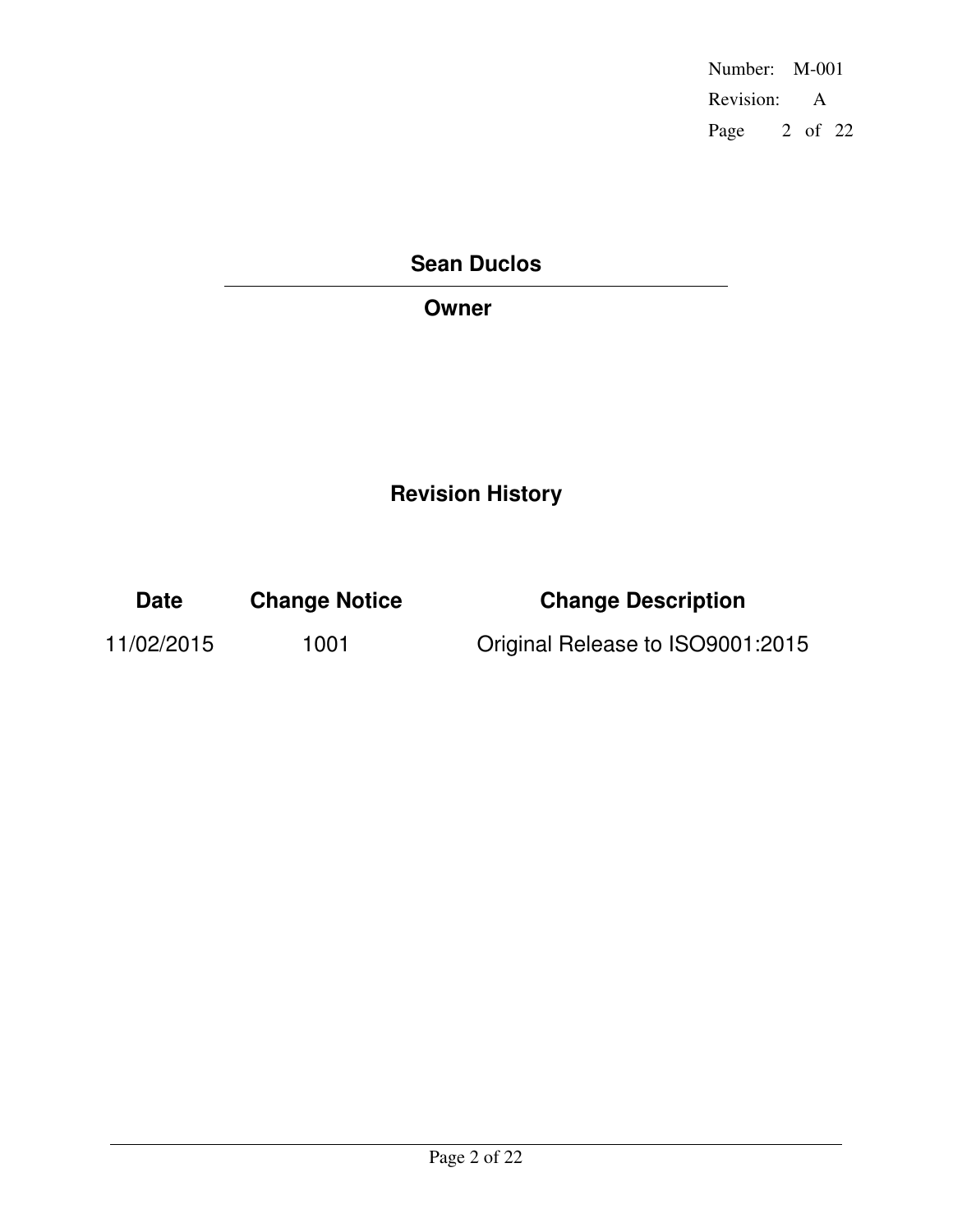Number: M-001 Revision: A Page 3 of 22

# Contents

|                | 0.1 |  |  |  |  |
|----------------|-----|--|--|--|--|
| $\mathbf{1}$   |     |  |  |  |  |
|                | 1.1 |  |  |  |  |
| $\overline{c}$ |     |  |  |  |  |
| 3              |     |  |  |  |  |
| 4              |     |  |  |  |  |
|                | 4.1 |  |  |  |  |
|                | 4.2 |  |  |  |  |
|                | 4.3 |  |  |  |  |
|                |     |  |  |  |  |
|                | 4.4 |  |  |  |  |
| 5              |     |  |  |  |  |
|                | 5.1 |  |  |  |  |
|                | 5.2 |  |  |  |  |
|                |     |  |  |  |  |
|                | 5.3 |  |  |  |  |
| 6              |     |  |  |  |  |
|                | 6.1 |  |  |  |  |
|                | 6.2 |  |  |  |  |
|                | 6.3 |  |  |  |  |
| 7              |     |  |  |  |  |
|                | 7.1 |  |  |  |  |
|                | 7.2 |  |  |  |  |
|                | 7.3 |  |  |  |  |
|                | 7.4 |  |  |  |  |
|                | 7.5 |  |  |  |  |
| 8              |     |  |  |  |  |
|                | 8.1 |  |  |  |  |
|                | 8.2 |  |  |  |  |
|                | 8.3 |  |  |  |  |
|                | 8.4 |  |  |  |  |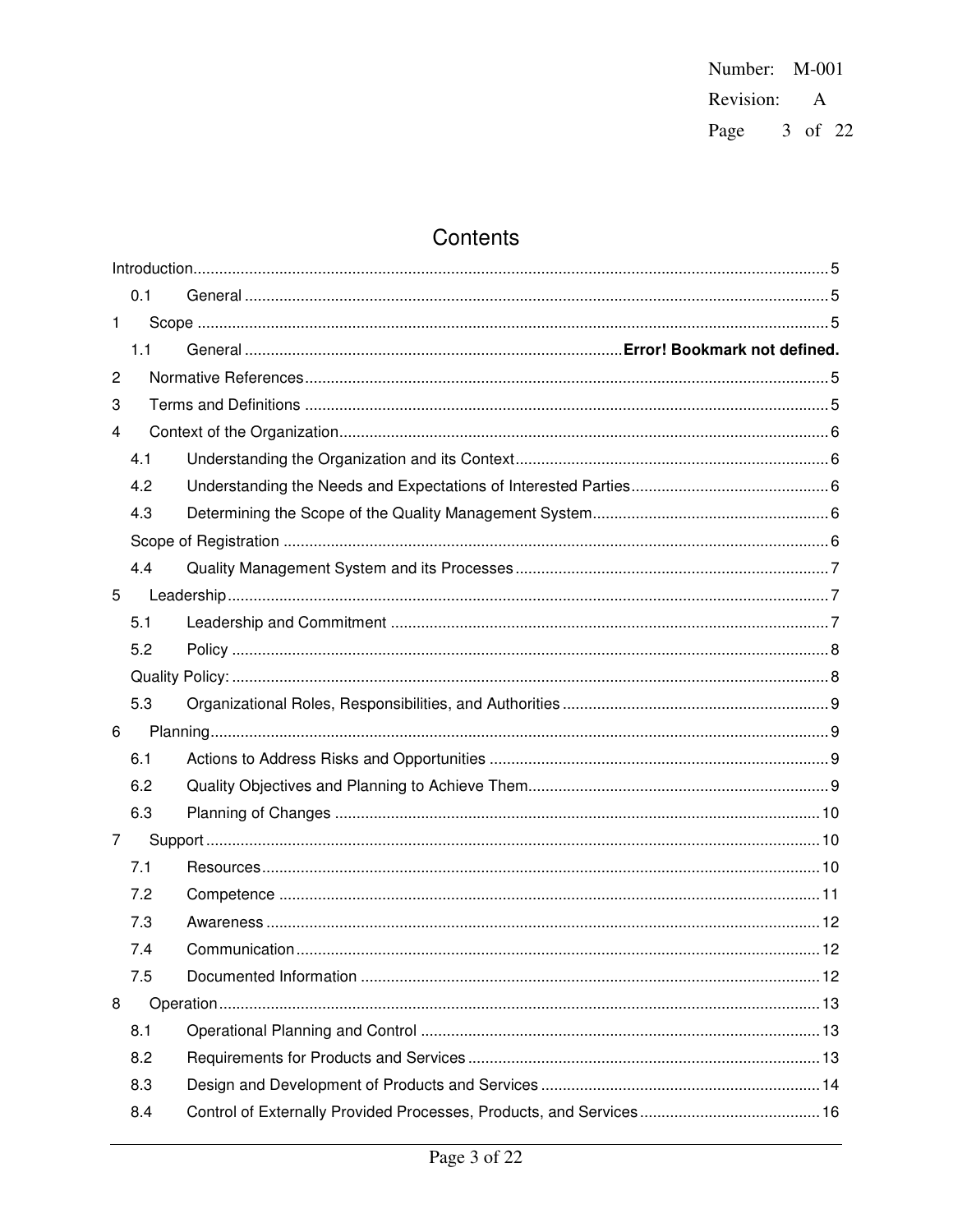# Number: M-001 Revision: A

Page 4 of 22

|    | 8.5  |  |
|----|------|--|
|    | 8.6  |  |
|    | 8.7  |  |
| 9  |      |  |
|    | 9.1  |  |
|    | 9.2  |  |
|    | 9.3  |  |
| 10 |      |  |
|    | 10.1 |  |
|    | 10.2 |  |
|    | 10.3 |  |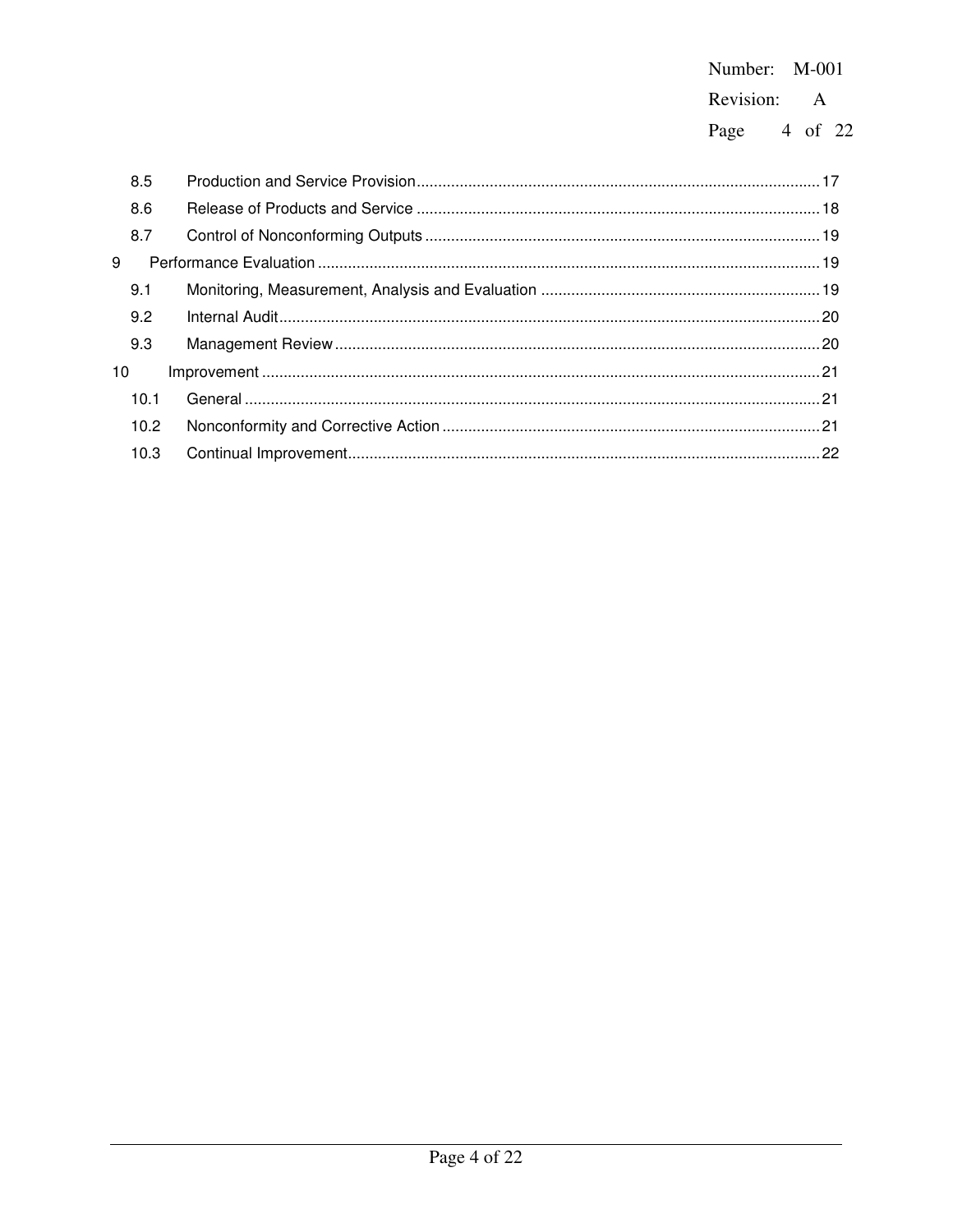Number: M-001 Revision: A Page 5 of 22

#### **Introduction**

#### **.01 General**

At Millennium Precision LLC we know that an inferior component can cost you money, time and credibility. In high tech manufacturing, the only tolerance is zero defects. We understand the importance of prompt quote response, quality manufacturing and on time delivery. Millennium Precision has achieved customer loyalty by practicing a policy of strong communication and working closely with customers to deliver to their exact specifications.

Our investment in the best technology allows our engineering department to communicate with customers efficiently throughout the design, manufacturing and assembly processes.

# **Millennium Precision LLC**

234 Abby Road Manchester, NH 03103 Phone: 603.644.1555 ◊ Fax: 603.644.21555 www.millenniumprecisionllc.com

This Quality Manual specifies requirements that Millennium uses to address customer satisfaction, to meet customer and applicable regulatory and statutory requirements and to meet ISO 9001:2015 requirements, and is supported by additional procedures where necessary. The quality management principles stated in ISO 9000, and ISO 9004, have been taken into consideration during the development of this Quality Policy Manual.

This Quality Manual specifies the general requirements for Millennium competence towards a management system for quality, administrative and technical operations.

#### **1 Scope**

This Quality Manual specifies requirements for a quality management system where Millennium:

- a) Needs to demonstrate its ability to consistently provide product and services that meet customer and applicable statutory and regulatory requirements, and
- b) Aims to enhance customer satisfaction through the effective application of the system, including processes for improvement of the system and the assurance of conformity to customer and applicable statutory and regulatory requirements.

All the requirements of this ISO 9001:2015 are generic and are intended to be applicable to any organization, regardless of its type or size, or the products and services it provides;

### **2 Normative References**

The following documents, in whole or in part, are normatively referenced in this document and are indispensable for its application. For dated references, only the edition cited applies. For undated references, the latest edition of the referenced document (including any amendments) applies.

ISO 9001:2015, Quality management systems — Fundamentals and vocabulary

#### **3 Terms and Definitions**

For the purposes of this document, the terms and definitions given in ISO 9000:2015 apply.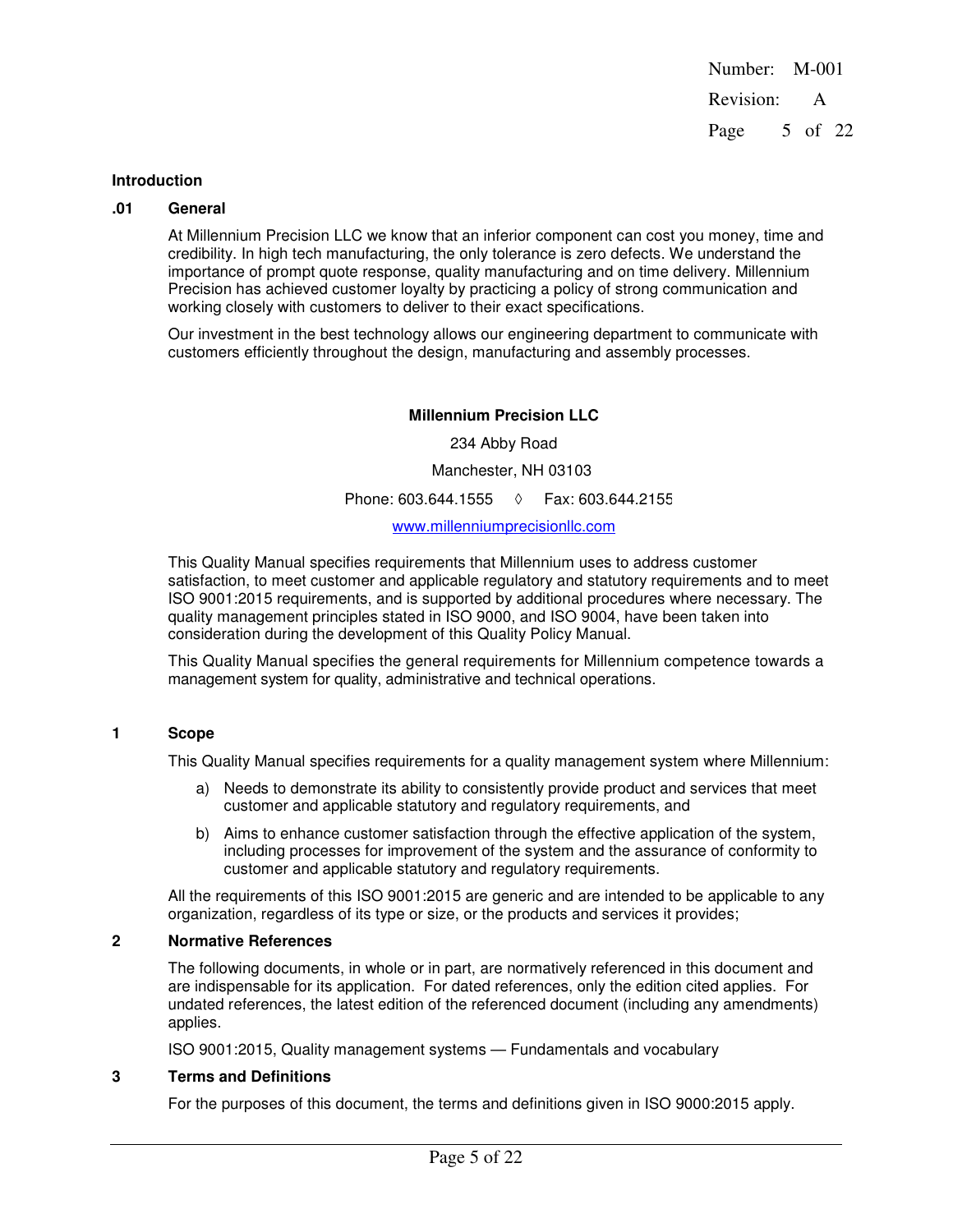Number: M-001 Revision: A Page 6 of 22

#### **4 Context of the Organization (P-002)**

# **4.1 Understanding the Organization and its Context**

Millennium has determined external and internal issues that are relevant to its purpose and its strategic direction and that affect its ability to achieve the intended result(s) of its quality management system.

Millennium monitors and reviews information about these external and internal issues.

#### **4.2 Understanding the Needs and Expectations of Interested Parties**

Due to their effect or potential effect on Millennium's ability to consistently provide products and services that meet customer and applicable statutory and regulatory requirements, Millennium determined:

- a) The interested parties that relevant to the quality management system;
- b) The requirements of these interested parties that are relevant to the quality management system.

Millennium monitors and reviews the information about these interested parties and their relevant requirements.

#### **4.3 Determining the Scope of the Quality Management System**

Millennium has determined the boundaries and applicability of the quality management system to establish its scope.

When determining this scope, Millennium considered:

- a) The external and internal issues referred to in 4.1;
- b) The requirements of relevant interested parties referred to in 4.2;
- c) The products and services of Millennium.

Millennium applies all the requirements of this International Standard if they are applicable within the determined scope of its quality management system.

The scope of Millennium's quality management system is available and maintained as documented information. The scope states the types of products and services covered, and provides justification for any requirements that Millennium has determined is not applicable to the scope of its quality management system.

Conformity to ISO 9001 are only claimed if the requirements determined as not being applicable do not affect Millennium's ability to ensure the conformity of its product and services and the enhancement of customer satisfaction.

#### **Scope of Registration**

The Scope associated with Millennium activities and registration is:

# **Contract Manufacturer of Swiss style machined components for industry.**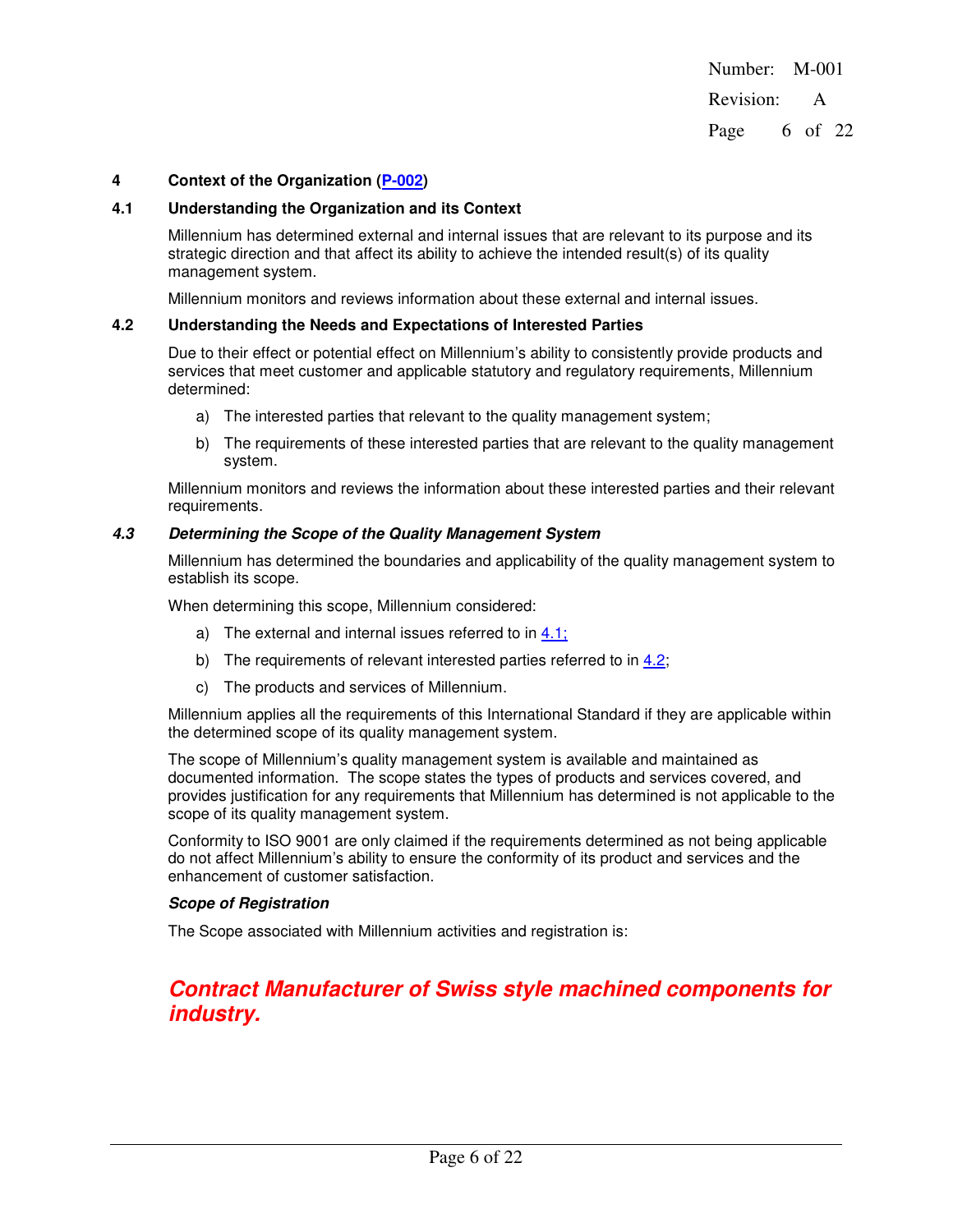Number: M-001 Revision: A Page 7 of 22

#### **4.4 Quality Management System and its Processes**

4.4.1 Millennium has established, implemented, maintains, and continually improves a quality management system, including the processes needed and their interactions, in accordance with the requirements of this International Standard.

Millennium has determined the processes needed for the quality management system and their application throughout Millennium, and

- a) Determined the inputs required and the outputs expected from these processes;
- b) Determined the sequence and interaction of these processes;
- c) Determined and applied the criteria and methods (including monitoring, measurements and related performance indicators) needed to ensure the effective operation and control of these processes;
- d) Determined the resources needed for these processes and ensure their availability;
- e) Assigns the responsibilities and authorities for these processes;
- f) Addresses the risks and opportunities as determined in accordance with the requirements of 6.1;
- g) Evaluates these processes and implement any changes needed to ensure that these processes achieve their intended results.
- h) Improves the processes and the quality management system.
- 4.4.2 To the extent necessary, Millennium:
	- a) Maintains documented information to support the operation of its processes (See procedure list);
	- b) Retain documented information to have confidence that the processes are being carried out as planned (See Records Table).

#### **5 Leadership**

#### **5.1 Leadership and Commitment**

#### **5.1.1 General**

Top management demonstrates leadership and commitment with respect to the quality management system by:

- a) Taking accountability for the effectiveness of the quality management system;
- b) Ensuring that the quality policy and quality objectiveness are established for the quality management system and are compatible with the context and strategic direction of Millennium;
- c) Ensuring the integration of the quality management system requirements into Millennium's business process;
- d) Promoting the use of the process approach and risk-based thinking;
- e) Ensuring that the resources needed for the quality management system are available;
- f) Communicating the importance of effective quality management and of conforming to the quality management system requirements;
- g) Ensuring that the quality management system achieves its intended results;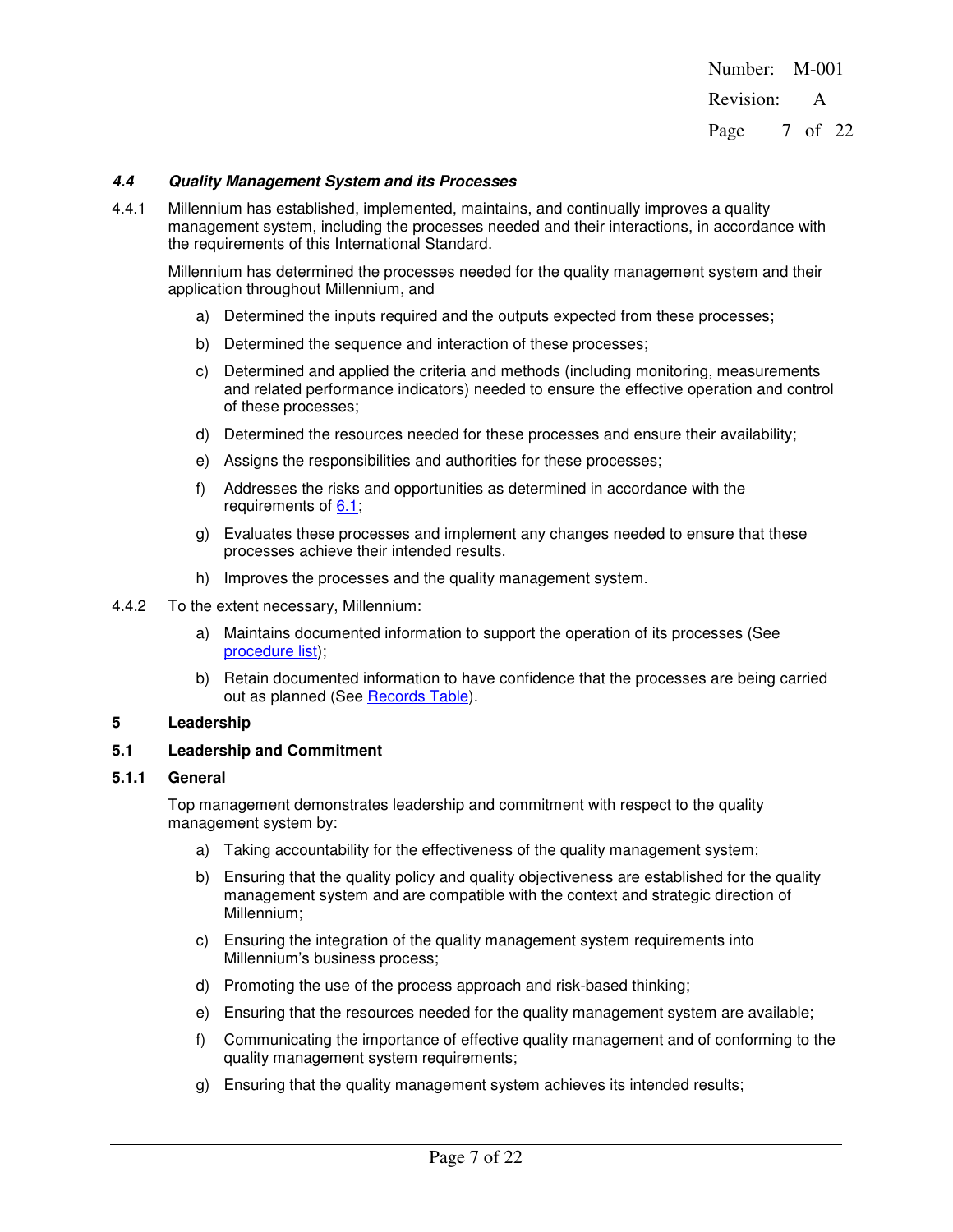Revision: A

Page 8 of 22

- h) Engaging, directing and supporting persons to contribute to the effectiveness of the quality management system;
- i) Promoting improvement; and
- j) Supporting other relevant management roles to demonstrate their leadership as it applies to their areas of responsibility.

### **5.1.2 Customer Focus**

Top management demonstrates leadership and commitment with respect to customer focus by ensuring that:

- a) Customer and applicable statutory and regulatory requirements are determined, understood and consistently met;
- b) The risks and opportunities that can affect conformity of products and services and the ability to enhance customer satisfaction are determined and addressed; and
- c) The focus on enhancing customer satisfaction is maintained.

# **5.2 Policy**

# **5.2.1 Developing the Quality Policy**

Top management has established, implemented and maintains a quality policy that:

- a) Is appropriate to the purpose and context of Millennium and supports its strategic direction;
- b) Provides a framework for setting quality objectives;
- c) Includes a commitment to satisfy applicable requirements; and
- d) Includes a commitment to continual improvement of the quality management system.

# **5.2.2 Communicating the Quality Policy**

The Quality Policy:

- a) is available and maintained as documented information;
- b) is communicated, understood and applied within the organization; and
- c) is available to relevant interested parties, as appropriate.

# **Quality Policy:**

# **TO ENSURE QUALITY IS PRESENT FROM INCEPTION TO COMPLETION IN ALL THAT WE DO…**

As a Service Driven Contract Manufacturer, Millennium Precision Provides and Continually Improves Quality-of-Product, On-Time Delivery and the Overall Service Experience While Meeting or Exceeding the Requirements and Expectations of Our Customers. Millennium Precision Commits to Review the Continued Suitability of This Policy, Promotes this Throughout the Organization, Assures Compliance with All Requirements and Continually Maintains the Effectiveness of the QMS while complying with ITAR/EAR requirements.

Sean C. Duclos **President**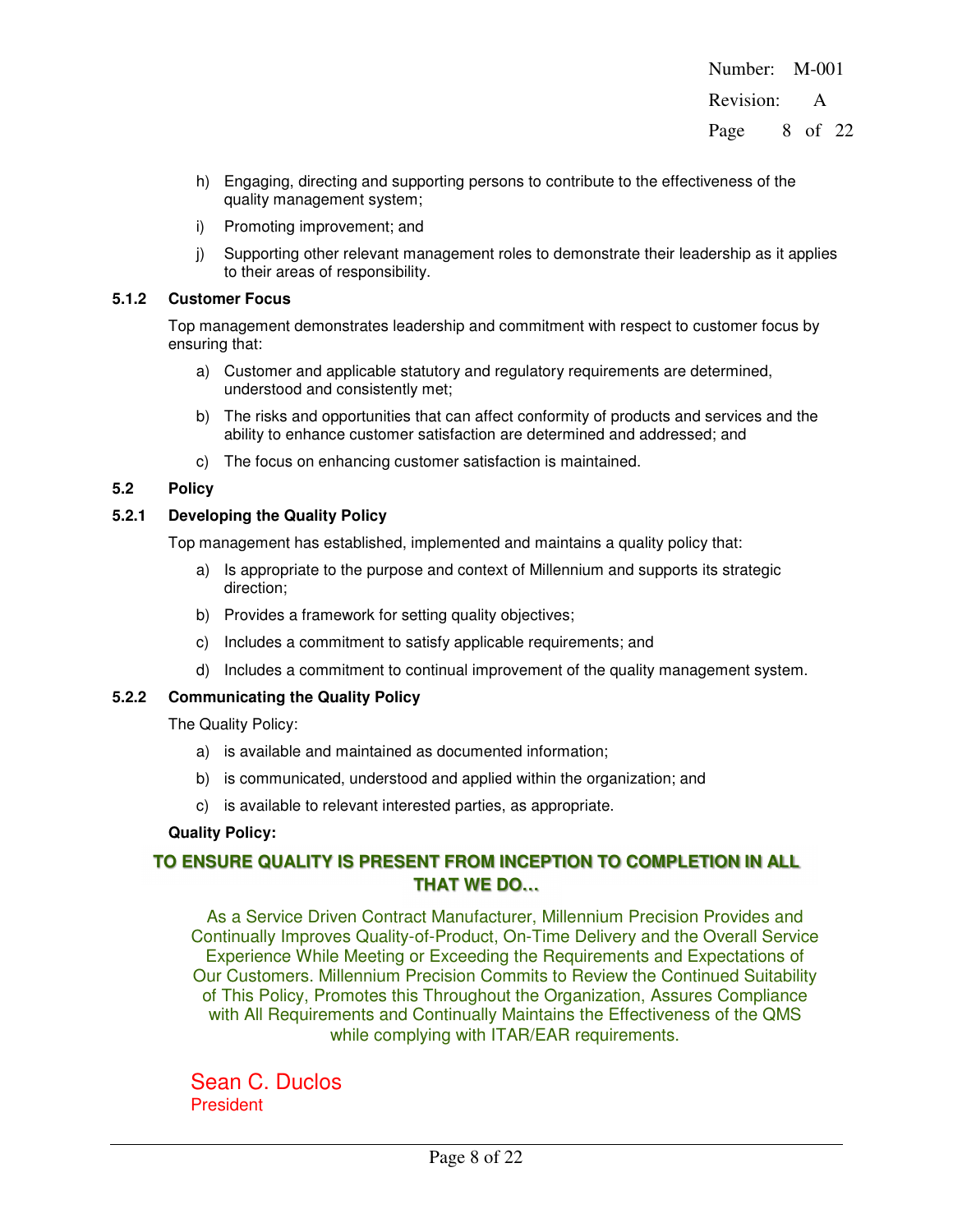Number: M-001 Revision: A Page 9 of 22

#### **5.3 Organizational Roles, Responsibilities, and Authorities**

Top management ensures that the responsibilities and authorities for relevant roles are assigned, communicated and understood within Millennium.

Top management assigns the responsibility and authority for:

- a) Ensuring that the quality management system conforms to the requirements of this International Standard;
- b) Ensuring that the processes are delivering their intended outputs;
- c) Reporting on the performance of the quality management system and on opportunities for improvement (see 10.1), in particular to top management;
- d) Ensuring the promotion of customer focus throughout Millennium; and
- e) Ensuring that the integrity of the quality management system is maintained when changes to the quality management system are planned and implemented.

### **6 Planning**

#### **6.1 Actions to Address Risks and Opportunities**

- 6.1.1 When planning for the quality management system, Millennium considered the issues referred to in  $4.1$  and the requirements referred to in  $4.2$  and determined the risks and opportunities that need to be addressed to:
	- a) Give assurance that the quality management system can achieve its intended results;
	- b) Enhance desirable effects;
	- c) Prevent, or reduce, undesired effects; and
	- d) Achieve improvement.
- 6.1.2 Millennium plans:
	- a) Actions to address these risks and opportunities;
	- b) How to:
		- 1. Integrate and implement the actions into its quality management system processes (See 4.4)
		- 2. Evaluate the effectiveness of these actions.

Actions taken to address risks and opportunities are proportionate to the potential impact on the conformity of products and services.

#### **6.2 Quality Objectives and Planning to Achieve Them**

6.2.1 Millennium has established quality objectives at relevant functions, levels and processes needed for the quality management system.

The quality objectives are:

- a) Consistent with the quality policy;
- b) Measurable;
- c) Taken into account applicable requirements;
- d) Relevant to conformity of products and services and to enhancement of customer satisfaction;
- e) Monitored;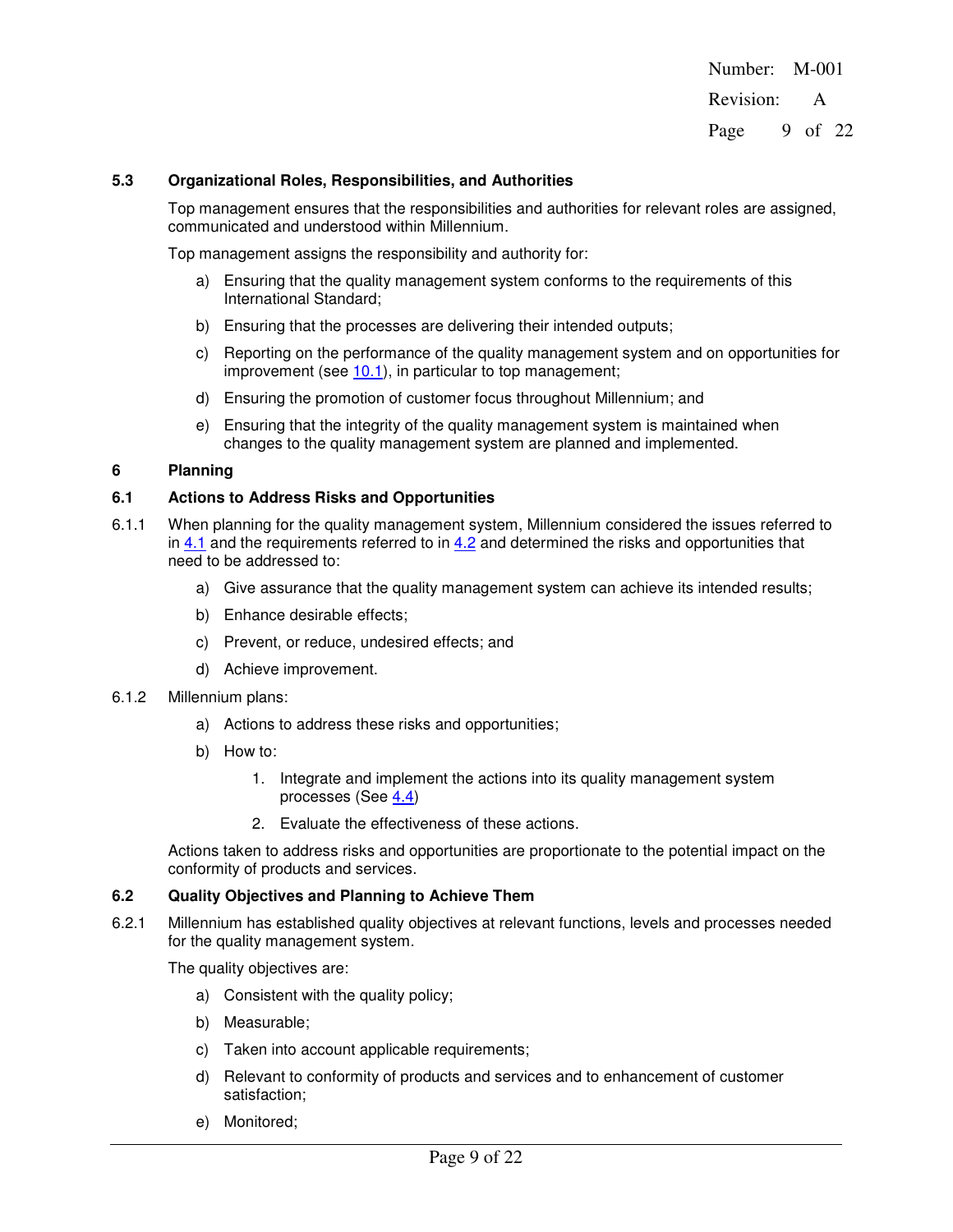Number: M-001 Revision: A Page 10 of 22

- f) Communicated; and
- g) Updated as appropriate.

Millennium maintains documented information on the quality objectives. (dashboard)

- 6.2.2 When planning how to achieve its quality objectives, Millennium has determined:
	- a) What will be done;
	- b) What resources will be required;
	- c) Who will be responsible;
	- d) When it will be completed; and
	- e) How the results will be evaluated.

# **6.3 Planning of Changes**

When Millennium determines the need for changes to the quality management system, the changes are carried out in a planned manner (see 4.4).

Millennium considers:

- a) The purpose of the changes and their potential consequences;
- b) The integrity of the quality management system;
- c) The availability of resources; and
- d) The allocation or reallocation of responsibilities and authorities.

#### **7 Support**

#### **7.1 Resources**

### **7.1.1 General**

Millennium determines and provides the resources needed for the establishment, implementation, maintenance and continual improvement of the quality management system.

Millennium considers:

- a) The capabilities of, and constraints on, existing internal resources; and
- b) What needs to be obtained from the external providers.

### **7.1.2 People**

Millennium determines and provides the persons necessary for the effective implementation of its quality management system and for the operation and control of its processes.

# **7.1.3 Infrastructure**

Millennium determines, provides, and maintains the environment necessary for the operation of its processes and to achieve conformity of products and services.

- a) Buildings and associated utilities;
- b) Equipment, including hardware and software;
- c) Transportation resources; and
- d) Information and communication technology.

#### **7.1.4 Environment for the Operation of Processes**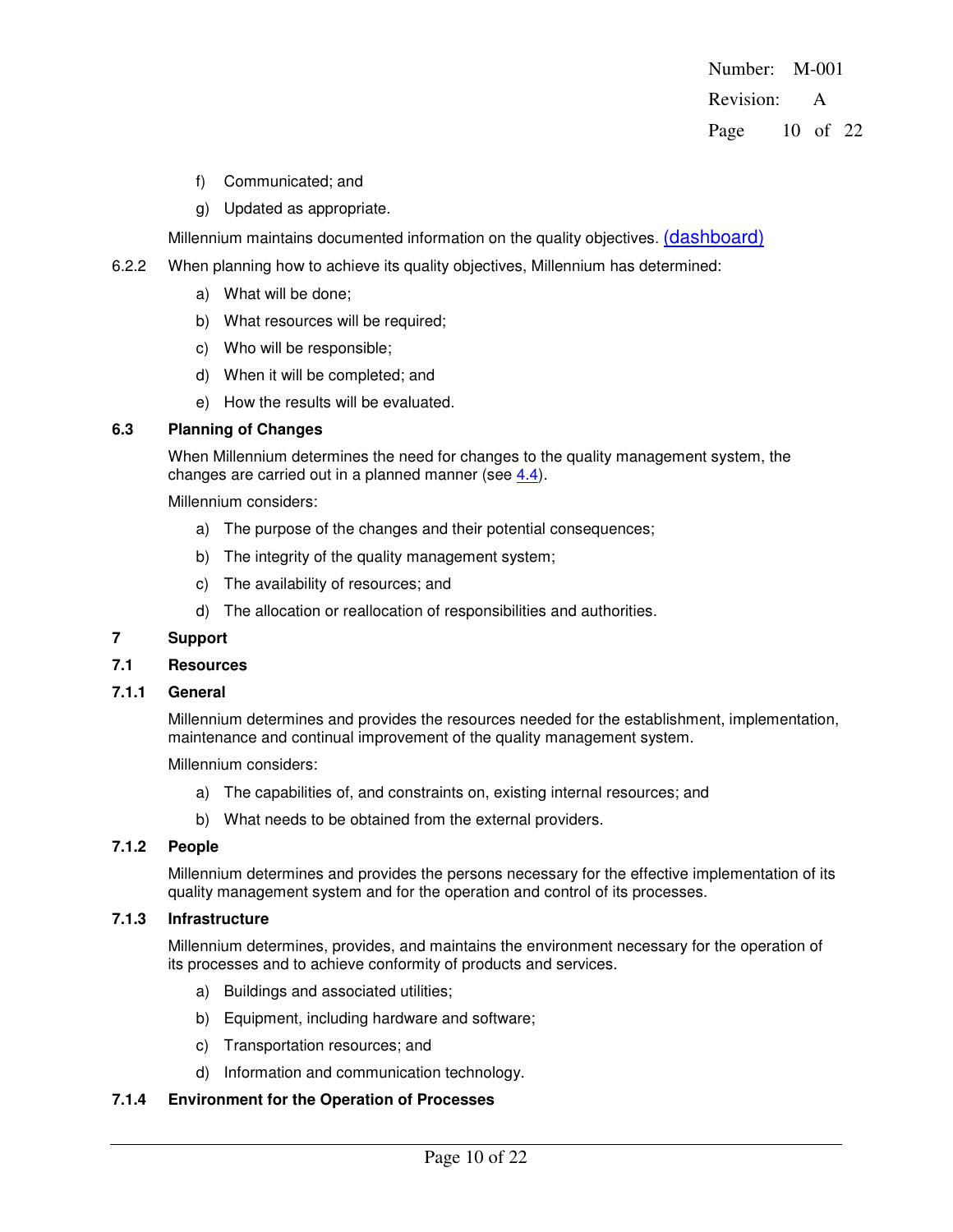Number: M-001 Revision: A

Page 11 of 22

Millennium determines, provides and maintains the environment necessary for the operation of its processes and to achieve conformity of products and services.

- a) Social (e.g. non-discriminatory, calm, non-confrontational);
- b) Psychological (e.g. stress reducing, burnout prevention, emotionally protective);
- c) Physical (e.g. temperature, heat, humidity, light, airflow, hygiene, noise).

These factors can differ substantially depending on the products and services provided.

# **7.1.5 Monitoring and Measuring Resources**

#### **7.1.5.1 General**

Millennium determines and provides the resources needed to ensure valid and reliable results when monitoring or measuring is used to verify the conformity of products and services to requirements.

Millennium ensures that the resources provided:

- a) Are suitable for the specific type of monitoring and measurement activities being undertaken; and
- b) Are maintained to ensure their continuing fitness for their purpose.

Millennium retains appropriate documented information as evidence of fitness for purpose of the monitoring and measurement resources.

#### **7.1.5.2 Measurement Traceability**

When measurement traceability is a requirement, or is considered by Millennium to be an essential part of providing confidence in the validity of measurement results, measuring equipment are:

- a) Calibrated or verified, or both, at specified intervals, or prior to use, against measurement standards traceable to international or national measurement standards; when no such standard exist, the basis used for calibration or verification is retained as documented information;
- b) Identified in order to determine their status; and
- c) Safeguarded from adjustments, damage or deterioration that would invalidate the calibration status and subsequent measurement results.

Millennium determines if the validity of previous measurement results has been adversely affected when measuring equipment is fount to be unfit for its intended purpose, and takes appropriate action as necessary.

#### **7.1.6 Organizational Knowledge**

Millennium determines the knowledge necessary for the operation of its processes and to achieve conformity of products and services.

This knowledge is maintained and made available to the extent necessary.

When addressing changing needs and trends, Millennium considers its current knowledge and determines how to acquire or access any necessary additional knowledge and required updates.

# **7.2 Competence (P-008)**

Millennium:

a) Determines the competence of person(s) doing work under its control that affects the performance and effectiveness of the quality management system;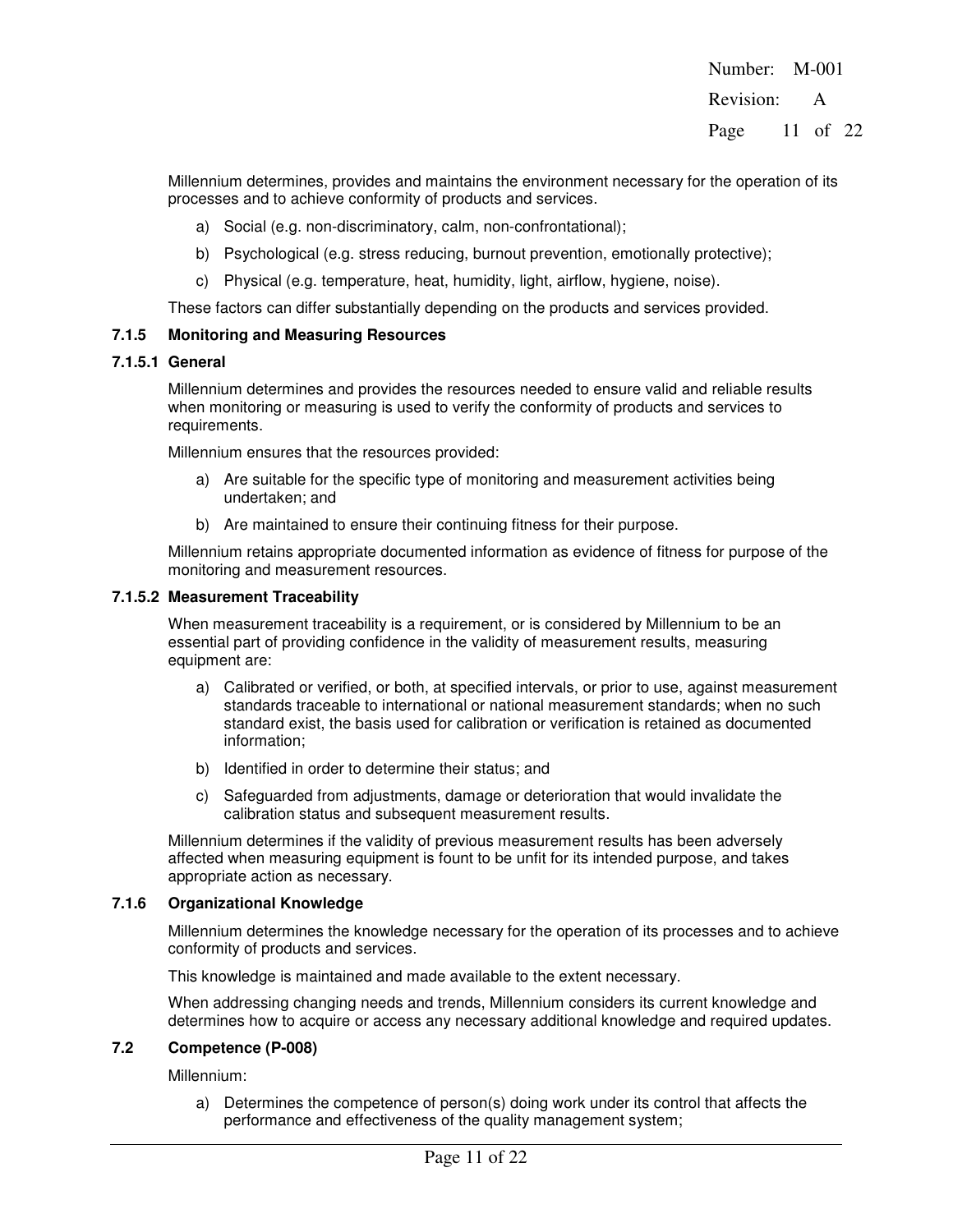Number: M-001 Revision: A

Page 12 of 22

- b) Ensures that these persons are competent on the basis of appropriate education, training, or experience;
- c) Where applicable, take actions to acquire the necessary competence, and evaluate the effectiveness of the actions taken; and
- d) Retain appropriate documented information as evidence of competence.

# **7.3 Awareness**

Millennium ensures that persons doing work under the Millennium's control are aware of:

- a) The quality policy;
- b) Relevant quality objectives;
- c) Their contribution to the effectiveness of the quality management system, including the benefits of improved performance; and
- d) The implication of not conforming with the quality management system requirements.

# **7.4 Communication**

Millennium determined the internal and external communications relevant to the quality management system, including:

- a) On what it will communicate;
- b) When to communicate;
- c) With whom to communicate;
- d) How to communicate; and
- e) Who communicates.

# **7.5 Documented Information (P-001)**

# **7.5.1 General**

Millennium's quality management system includes:

- a) Documented information required by ISO 9001:2015; and
- b) Documented information determined by Millennium as being necessary for the effectiveness of the quality management system.

# **7.5.2 Creating and Updating**

When creating an updating documented information, Millennium ensures appropriate:

- a) Identification and description (e.g. title, date, author, or reference number);
- b) Format (e.g. language, software version, graphics) and media (e.g. paper, electronic); and
- c) Review and approval for suitability and adequacy.

# **7.5.3 Control of Documented Information**

- 7.5.3.1 Documented information required by the quality management system and by ISO 9001:2015 are controlled to ensure:
	- a) Availability and suitable for use, where and when it is needed; and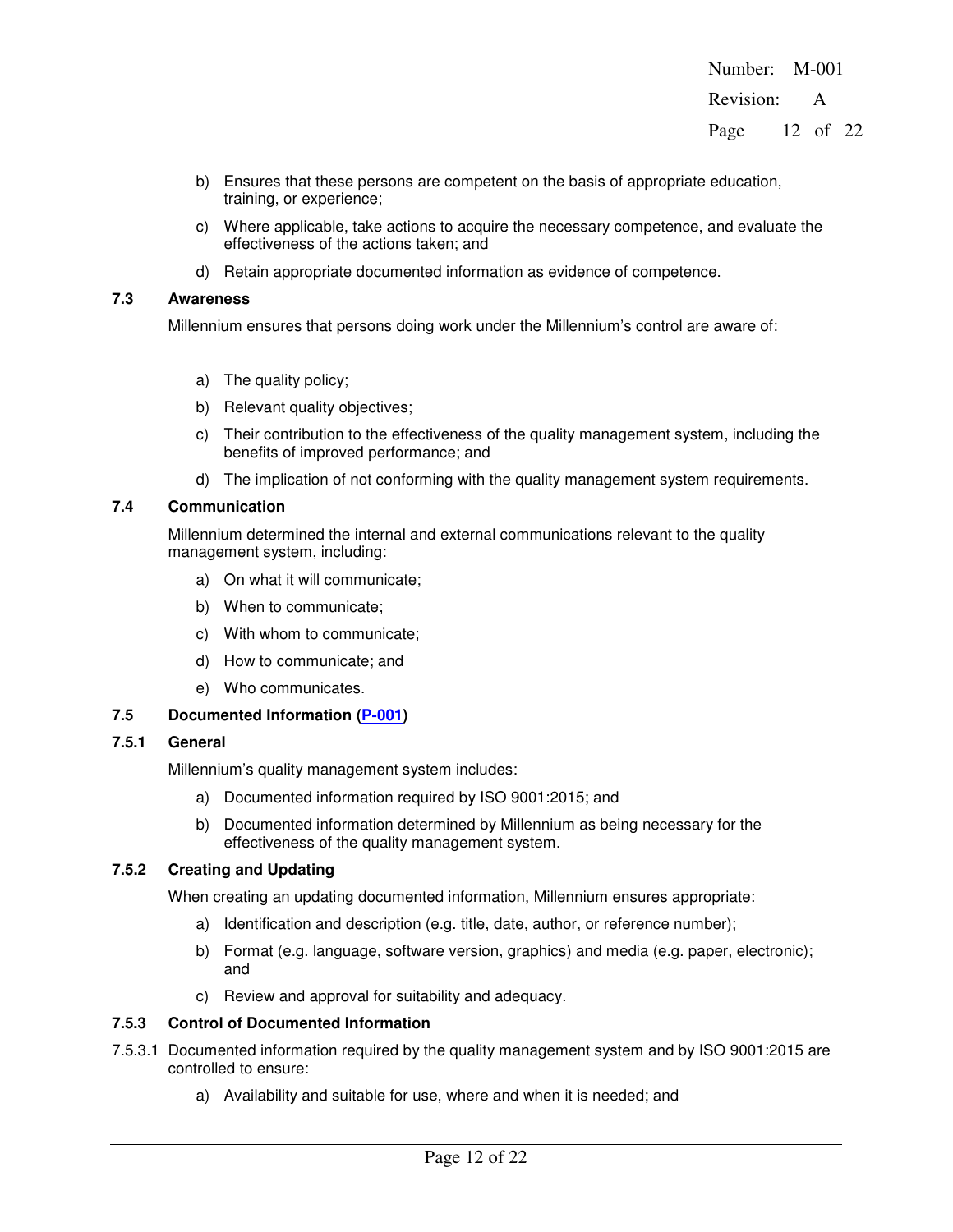Revision: A

Page 13 of 22

- b) It is adequately protected (e.g. from loss of confidentiality, improper use, or loss of integrity).
- 7.5.3.2 For the control of documented information, Millennium has addressed the following activities, as applicable.
	- a) Distribution, access, retrieval and use;
	- b) Storage and preservation, including preservation of legibility;
	- c) Control of changes (e.g. version control); and
	- d) Retention and disposition.

Documented information of external origin determined by Millennium to be necessary for the planning and operation of the quality management system is identified as appropriate and controlled.

Documented information retained as evidence of conformity are protected from unintended alterations.

# **8 Operation**

# **8.1 Operational Planning and Control**

Millennium planned, implemented and controls the processes (see 4.4) needed to meet the requirements for the provision of products and services, and implemented the actions determined in Clause 6, by:

- a) Determining the requirements for the products and services;
- b) Establishing criteria for:
	- 1. The processes;
	- 2. The acceptance of products and services;
- c) Determining the resources needed to achieve conformity to the product and service requirements;
- d) Implementing control of the processes in accordance with the criteria; and
- e) Determining and keeping documented information to the extent necessary:
	- 1. To have confidence that the processes have been carried out as planned;
	- 2. To demonstrate the conformity of products and services to their requirements.

The output of this planning is in a form suitable to Millennium's method of operations.

Millennium ensures that outsourced processes are controlled (See 8.4).

# **8.2 Requirements for Products and Services**

# **8.2.1 Customer Communication**

Communication with Customers includes:

- a) Providing information relating to products and services;
- b) Handling inquiries, contracts or orders, including changes;
- c) Obtaining customer feedback relating to products and services, including customer complaints;
- d) Handling or controlling customer property; and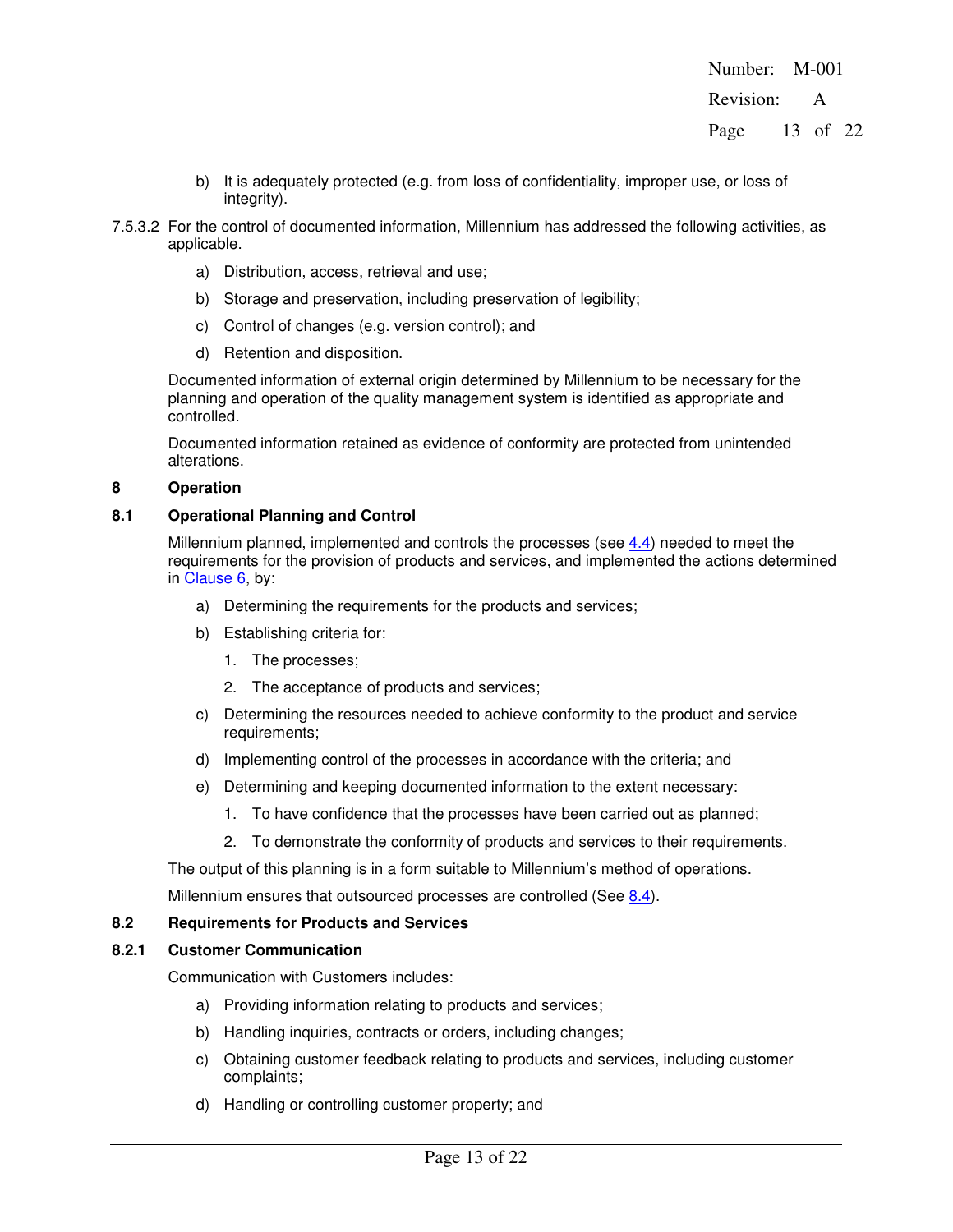Revision: A

Page 14 of 22

e) Establishing specific requirements for contingency actions, when relevant.

#### **8.2.2 Determining the Requirements Related to Products and Services (P-010)**

When determining the requirements for the product and services to be offered to customers, Millennium ensures that:

- a) The requirements for the product and services are defined, including:
	- a) Any applicable statutory and regulatory requirements;
	- b) Those considered necessary by Millennium;
- b) Millennium can meet the claims for the product and services it offers.

#### **8.2.3 Review of Requirements Related to Products and Services**

- 8.2.3.1 Millennium ensures that it has the ability to meet the requirements for products and services offered to customers. Millennium conducts a review before committing to supply products and services to a customer, to include:
	- a) Requirements specified by customer, including the requirements for delivery and postdelivery activities;
	- b) Requirements not stated by the customer, but necessary for the specified intended use, when known:
	- c) Requirements specified by Millennium;
	- d) Statutory and regulatory requirements applicable to the products and services; and
	- e) Contract or order requirements differing from those previously expressed.

Millennium ensures that the contract or order requirements differing from those previously defined are resolved.

The customer's requirements are confirmed by Millennium before acceptance, when the customer does not provide a documented statement of their requirements.

- 8.2.3.2 Millennium retains documented information, as applicable:
	- a) On the results of the review; and
	- b) On any new requirements for the products and services;

#### **8.2.4 Changes to Requirements for Products and Services**

Millennium ensures that relevant documented information is amended, and that relevant persons are made aware of the changed requirements, when the requirements for products and services are changed.

#### **8.3 Design and Development of Products and Services**

#### **8.3.1 General**

Millennium has established, implemented, and maintains a design and development process that is appropriate to ensure the subsequent provision of products and services.

#### **8.3.2 Design and Development Planning**

In determining the stages and controls for design and development, Millennium considers:

- a) The nature, duration, and complexity of the design and development activities;
- b) The required process stages, including applicable design and development reviews;
- c) The required design and development verification and validation activities;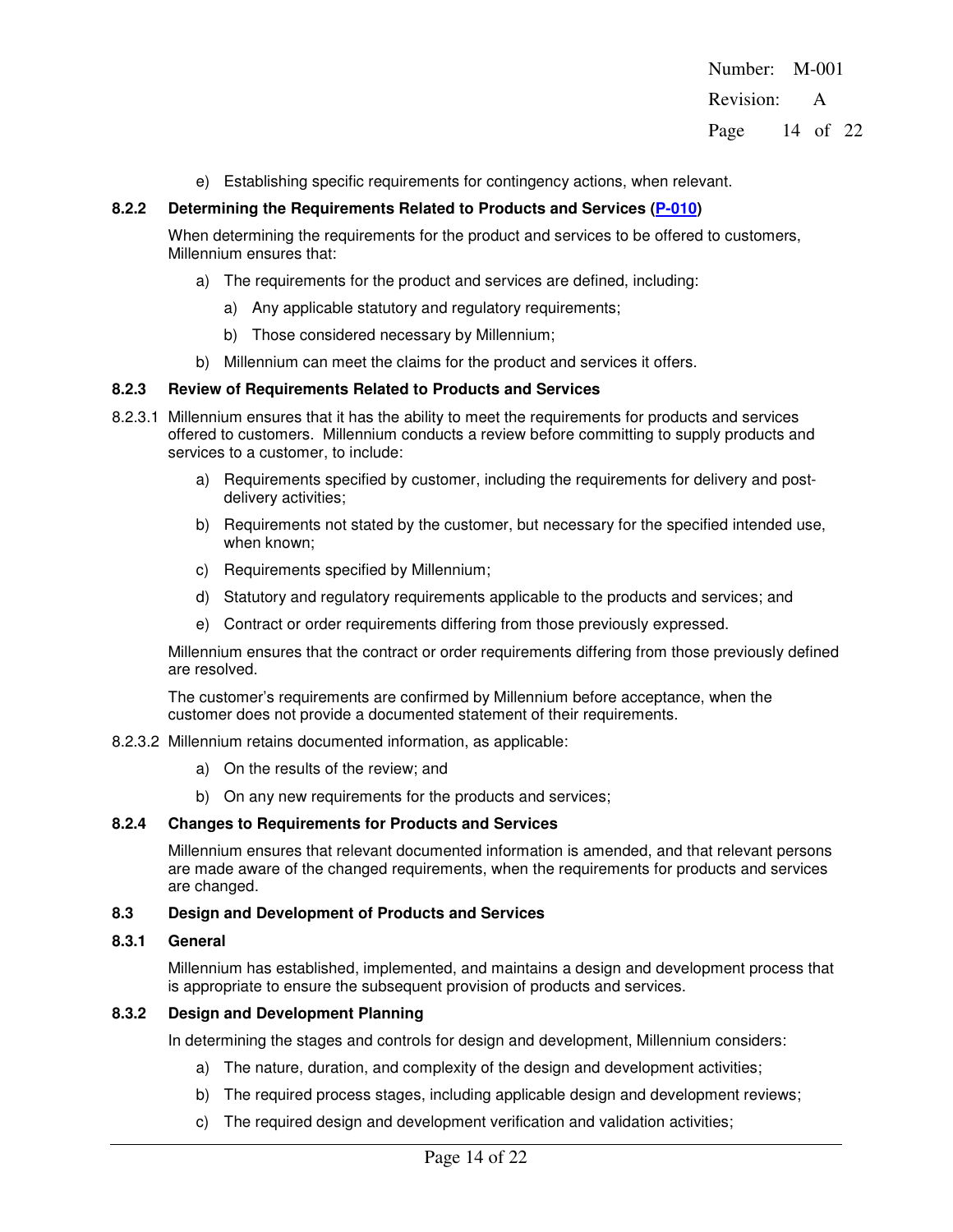Revision: A

Page 15 of 22

- d) The responsibilities and authorities involved in the design and development process;
- e) The internal and external resource needs for the design and development of products and services;
- f) The need to control interfaces between persons involved in the design and development process;
- g) The need for involvement of customers and users in the design and development process;
- h) The requirements for subsequent provisions of products and services;
- i) The level of control expected for the design and development process by customer and other relevant interested parties; and
- j) The documented information needed to demonstrate that design and development requirements have been met.

#### **8.3.3 Design and Development Inputs**

Millennium determines the requirements essential for the specific types of products and services to be designed and developed. Millennium considers:

- a) Functional and performance requirements;
- b) Information derived from previous similar design and development activities;
- c) Statutory and regulatory requirements;
- d) Standards or codes of practice that Millennium has committed to implement; and
- e) Potential consequences of failure due to the nature of the products and services.

Inputs are adequate for design and development purposes, complete, and unambiguous. Conflicting design and development inputs are resolved.

Millennium retains documented information on design and development inputs.

#### **8.3.4 Design and Development Controls**

Millennium applies controls to the design and development process to ensure that:

- a) The results achieved are defined,
- b) Reviews are conducted to evaluate the ability of the results of design and development meet requirements;
- c) Verification activities are conducted to ensure that the design and development outputs meet the input requirements;
- d) Validation activities are conducted to ensure that the resulting products and service meet the requirements for the specified application or intended use;
- e) Any necessary actions are taken on problems determined during the reviews, or verification and validation activities; and
- f) Documented information of these activities is retained.

#### **8.3.5 Design and Development Outputs**

Millennium ensures that design and development outputs:

- a) meet the input requirements;
- b) are adequate for the subsequent processes for the provision of products and services;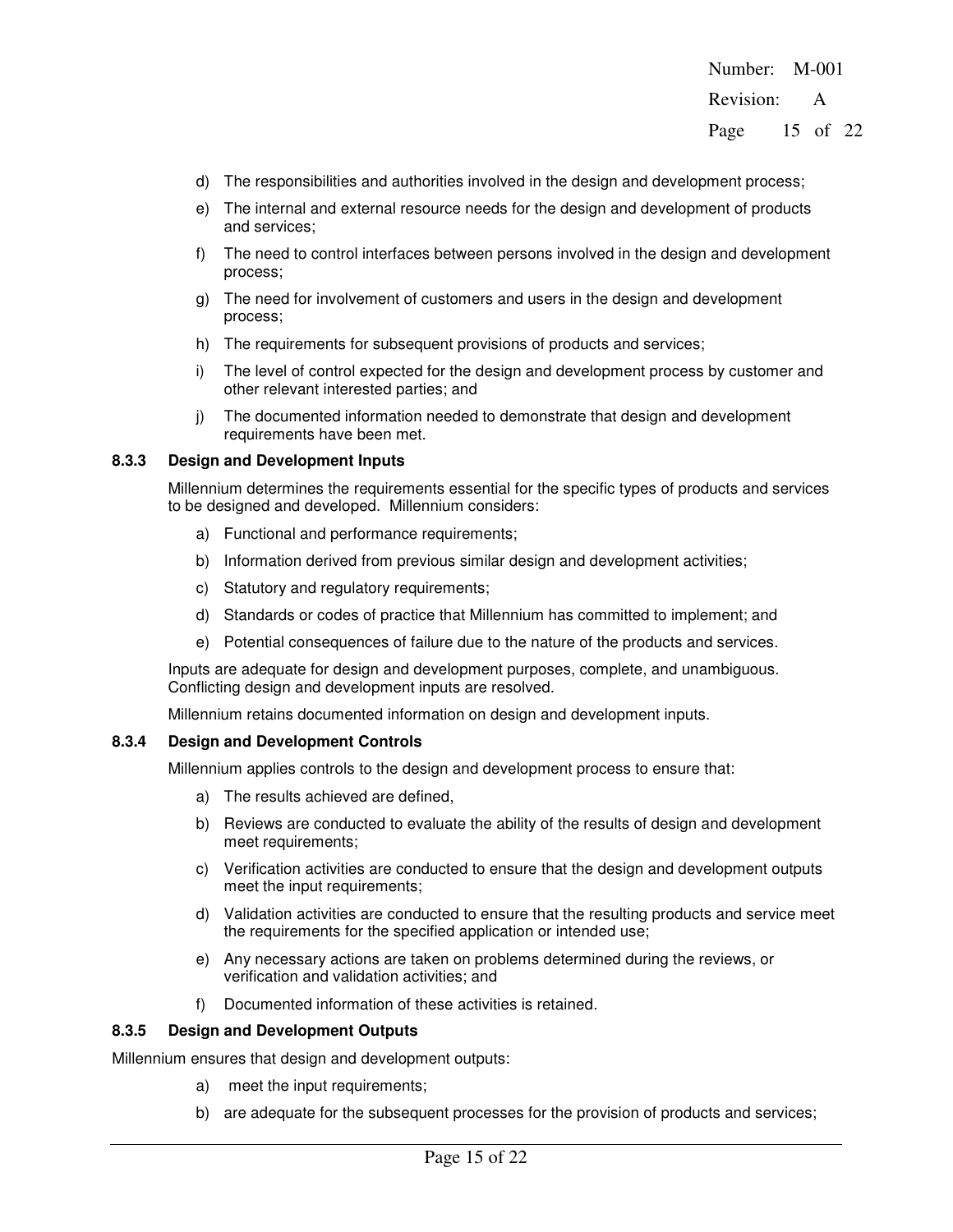Number: M-001 Revision: A Page 16 of 22

- c) include or reference monitoring and measuring requirements, as appropriate, and acceptance criteria;
- d) specify the characteristics of the products and services that are essential for their intended purpose and their safe and proper provision.

The Millennium retains documented information on design and development outputs.

#### **8.3.6 Design and development changes**

Millennium identifies, reviews, and controls changes made during, or subsequent to, the design and development of products and services, to the extent necessary to ensure that there is no adverse impact on conformity to requirements.

Millennium retains documented information on:

- a) Design and development changes;
- b) The results of reviews;
- c) The authorization of the changes; and
- d) The actions taken to prevent adverse impacts.

#### **8.4 Control of Externally Provided Processes, Products, and Services (P-011)**

#### **8.4.1 General**

Millennium ensures that externally provided processes, products, and services conform to requirements.

Millennium determines the control applied to externally provided processes, products, and services when:

- a) Products and services from external providers are intended for incorporation into Millennium's own products and services;
- b) Products and services are provided directly to the customer(s) by external providers on behalf of Millennium; and
- c) A process, or part of a process, is provided by an external provider as a result of a decision by Millennium.

Millennium determines and applies criteria for the evaluation, selection, monitoring of performance, and re-evaluation of external providers, based on their ability to provide processes or products and services in accordance with requirements. Millennium retains documented information of these activities and any necessary actions arising from the evaluations.

#### **8.4.2 Type of Extent Control**

Millennium ensures that externally provided processes, products and services do not adversely affect Millennium's ability to consistently deliver conforming products and services to its customers.

Millennium:

- a) Ensures that externally provided processes remain within the control of its quality management system;
- b) Defines both the controls that it intends to apply to an external provider and those it intends to apply to the resulting output;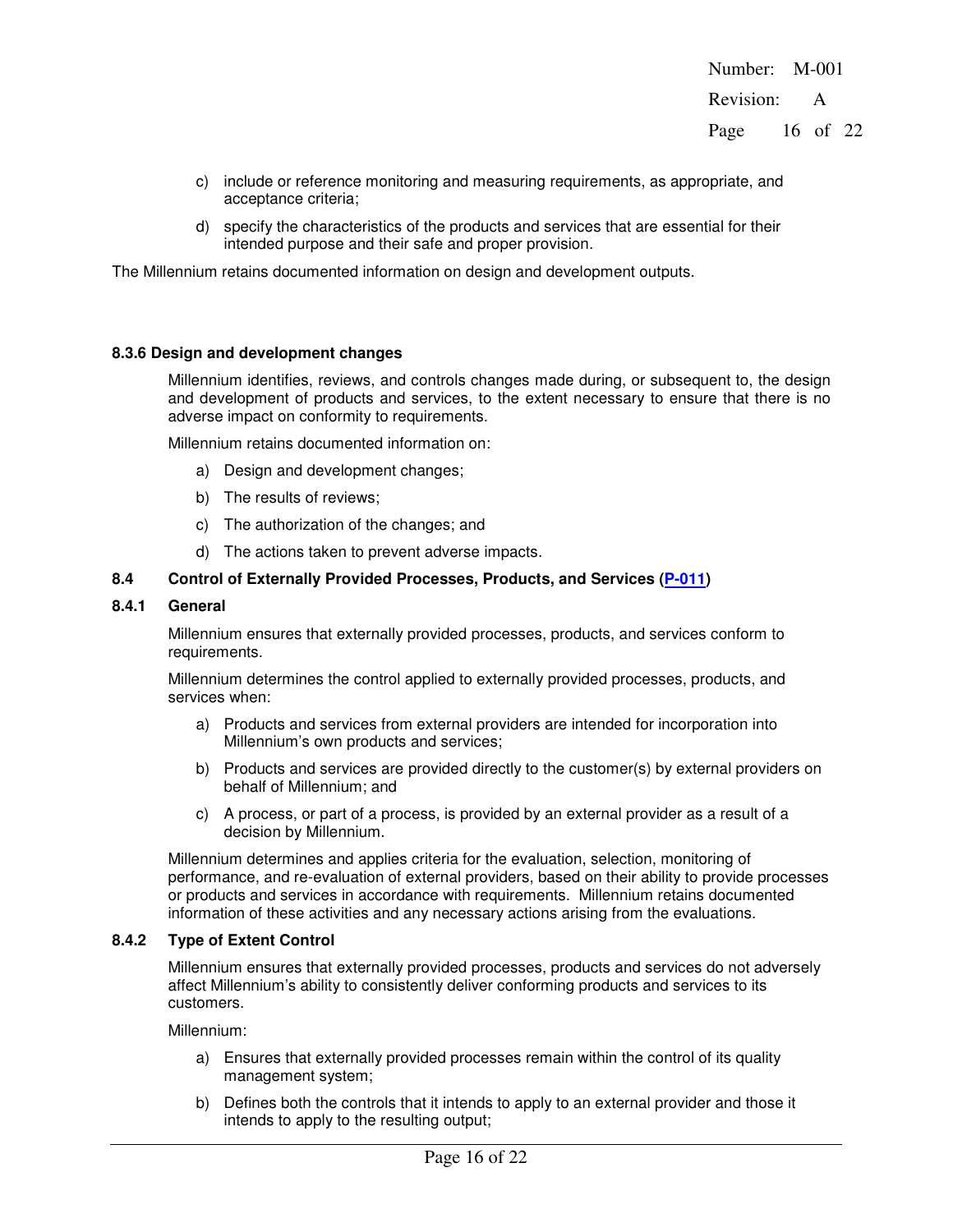Number: M-001 Revision: A Page 17 of 22

- c) Takes into consideration:
	- 1. The potential impact of the externally provided processes, products and services on Millennium's ability to consistently meet customer and applicable statutory and regulatory requirements;
	- 2. The effectiveness of the controls applied by the external provider;
- d) Determines the verification, or other activities, necessary to ensure that the externally provided processes, products and services meet requirements.

#### **8.4.3 Information for External Providers**

Millennium ensures the adequacy of requirements prior to their communication to the external provider.

Millennium communicates to external providers its requirements for:

- a) The processes, products and services to be provided;
- b) The approval of:
	- 1. Products and services;
	- 2. Methods, processes and equipment;
	- 3. The release of products and services;
- c) Competence, including any required qualification of persons;
- d) The external providers' interactions with Millennium;
- e) Control and monitoring of the external providers' performance to be applied by Millennium; and
- f) Verification or validation activities that Millennium, or its customer, intends to perform at the external providers' premises.

#### **8.5 Production and Service Provision**

#### **8.5.1 Control of Production and Service Provision**

Millennium implements production and service provision under controlled conditions.

Controlled conditions include, as applicable:

- a) The availability of documented information that defines:
	- 1. The characteristics of the products to be produced, the services to be provided, or the activities to be performed;
	- 2. The results to be achieved;
- b) The availability and use of suitable monitoring and measuring resources;
- c) The implementation of monitoring and measurement activities at appropriate stages to verify that criteria for control of processes or outputs, and acceptance criteria for products and services have been met;
- d) The use of suitable infrastructure and environment for the operation of processes;
- e) The appointment of competent persons, including any required qualification;
- f) The validation and periodic revalidation, of the ability to achieve planned results of the processes for production and service provision, where the resulting output cannot be verified by subsequent monitoring or measurement;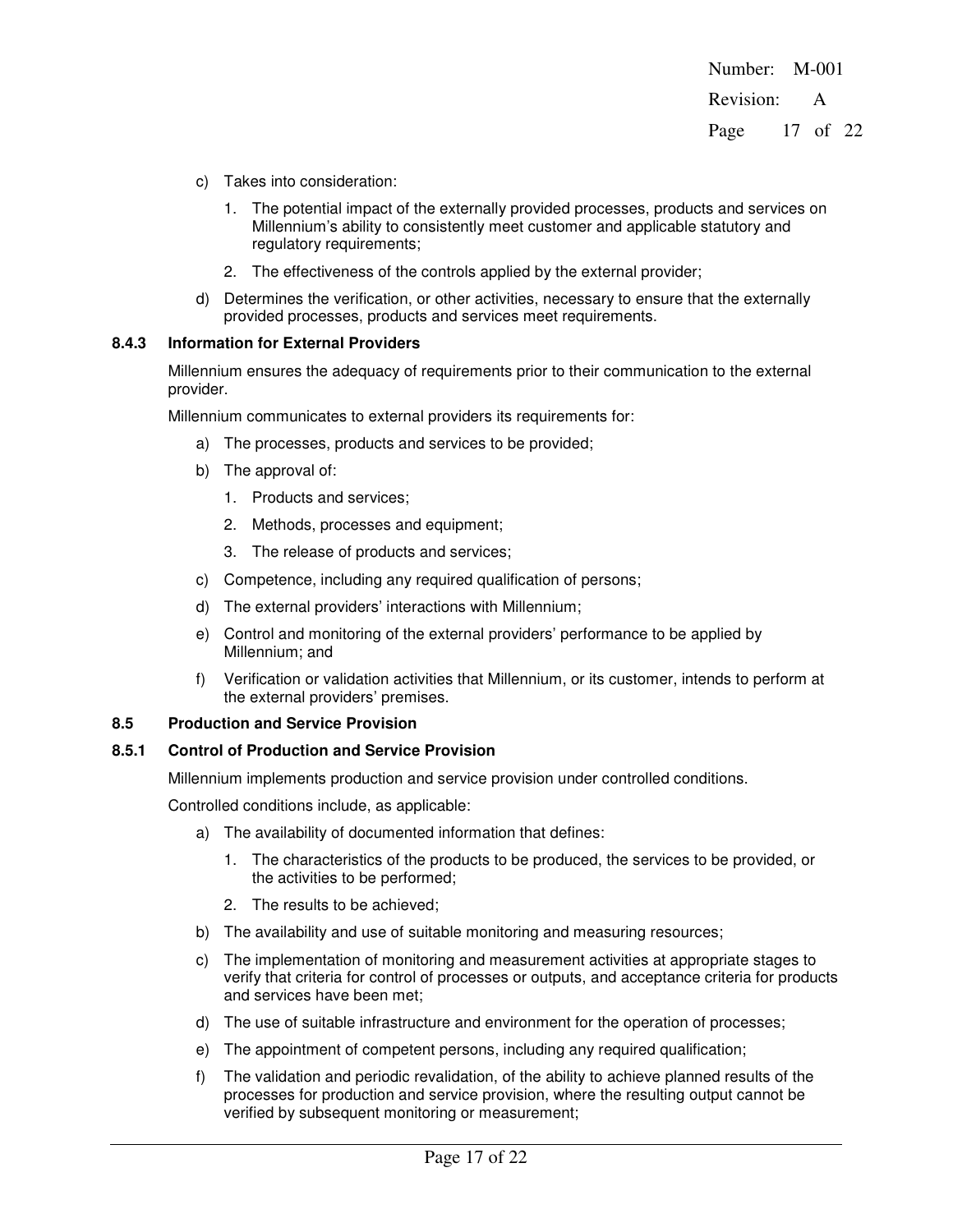Number: M-001 Revision: A Page 18 of 22

- g) The implementation of actions to prevent human error; and
- h) The implementation of release, delivery and post-delivery activities.

### **8.5.2 Identification and Traceability**

Millennium uses suitable means to identify outputs when it is necessary to ensure the conformity of products and services.

Millennium identifies the status of outputs with respect to monitoring and measurement requirements throughout production and service provision.

Millennium controls the unique identification of the outputs when traceability is a requirement and retains the documented information necessary to enable traceability.

#### **8.5.3 Property Belonging to Customers or External Providers**

Millennium exercises care with property belonging to customer or external providers while it is under Millennium's control or being used by Millennium.

Millennium identifies, verifies, protects and safeguards customer's or external providers' property provided for use or incorporation into the products and services.

When the property of a customer or external provider is lost, damaged or otherwise found to be unsuitable for use, Millennium reports this to the customer or external provider and retains documented information on what has occurred.

#### **8.5.4 Preservation**

Millennium preserves the outputs during production and service provision, to the extent necessary to ensure conformity to requirements.

#### **8.5.5 Post-delivery Activities**

Millennium meets requirements for post-delivery activities associated with the products and services.

In determining the extent of post-delivery activities that are required, Millennium considers:

- a) Statutory and regulatory requirements;
- b) The potential undesired consequences associated with its products and services;
- c) The nature, use and intended lifetime of its products and services;
- d) Customer requirements; and
- e) Customer Feedback.

#### **8.5.6 Control of Changes**

Millennium reviews and controls changes for production or service provision, to the extent necessary to ensure continuing conformity with requirements.

Millennium retains documented information describing the results of the review of changes, the person(s) authorizing the change, and any necessary actions arising from the review.

#### **8.6 Release of Products and Service**

Millennium has implemented planned arrangements, at appropriate stages, to verify that the product and service requirements have been met.

The release of products and services to the customer, do not proceed until the planned arrangements have been satisfactorily completed, unless otherwise approved by a relevant authority and, as applicable, by the customer.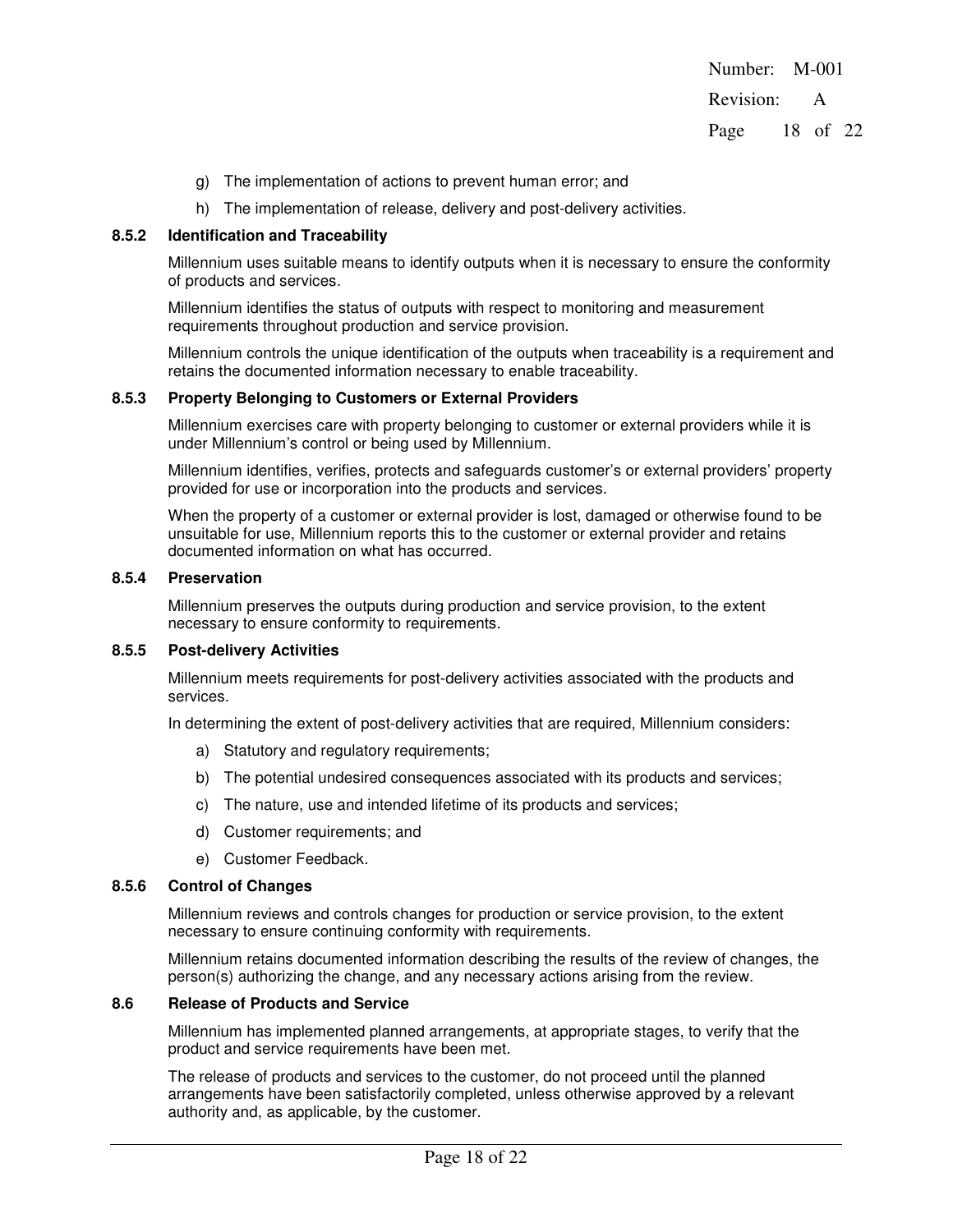Revision: A

Page 19 of 22

Millennium retains documented information on the release of products and services. The documented information includes:

- a) Evidence of conformity with the acceptance criteria;
- b) Traceability to the person(s) authorizing the release.

# **8.7 Control of Nonconforming Outputs (P-004)**

8.7.1 Millennium ensures that outputs that do not conform to their requirements are identified and controlled to prevent their unintended use or delivery.

Millennium takes appropriate action based on the nature of the nonconformity and its effect on the conformity of products and services. This also applies to nonconforming products and services detected after delivery of products, during or after the provision of services.

Millennium deals with nonconforming outputs in one or more of the following ways:

- a) Correction;
- b) Segregation, containment, return or suspension of provision of products and services;
- c) Informing the customer; and
- d) Obtaining authorization for acceptance under concession.

Conformity to the requirements are verified when nonconforming outputs are corrected.

- 8.7.2 Millennium retains documented information that:
	- a) Describes the nonconformity;
	- b) Describes the actions taken;
	- c) Describes any concessions obtained; and
	- d) Identifies the authority deciding the action in respect of the nonconformity.

# **9 Performance Evaluation**

# **9.1 Monitoring, Measurement, Analysis and Evaluation**

# **9.1.1 General**

Millennium determines:

- a) What needs to be monitored and measured;
- b) The methods for monitoring, measurement, analysis and evaluation needed to ensure valid results;
- c) When the monitoring and measuring is performed;
- d) When the results form monitoring and measurement are analyzed and evaluated.

Millennium evaluates the performance and the effectiveness of the quality management system.

Millennium retains appropriate documented information as evidence of the results.

# **9.1.2 Customer Satisfaction (P-009)**

Millennium monitors customers' perceptions of the degree to which their needs and expectation have been fulfilled. Millennium determines the methods for obtaining, monitoring and reviewing this information.

# **9.1.3 Analysis and Evaluation**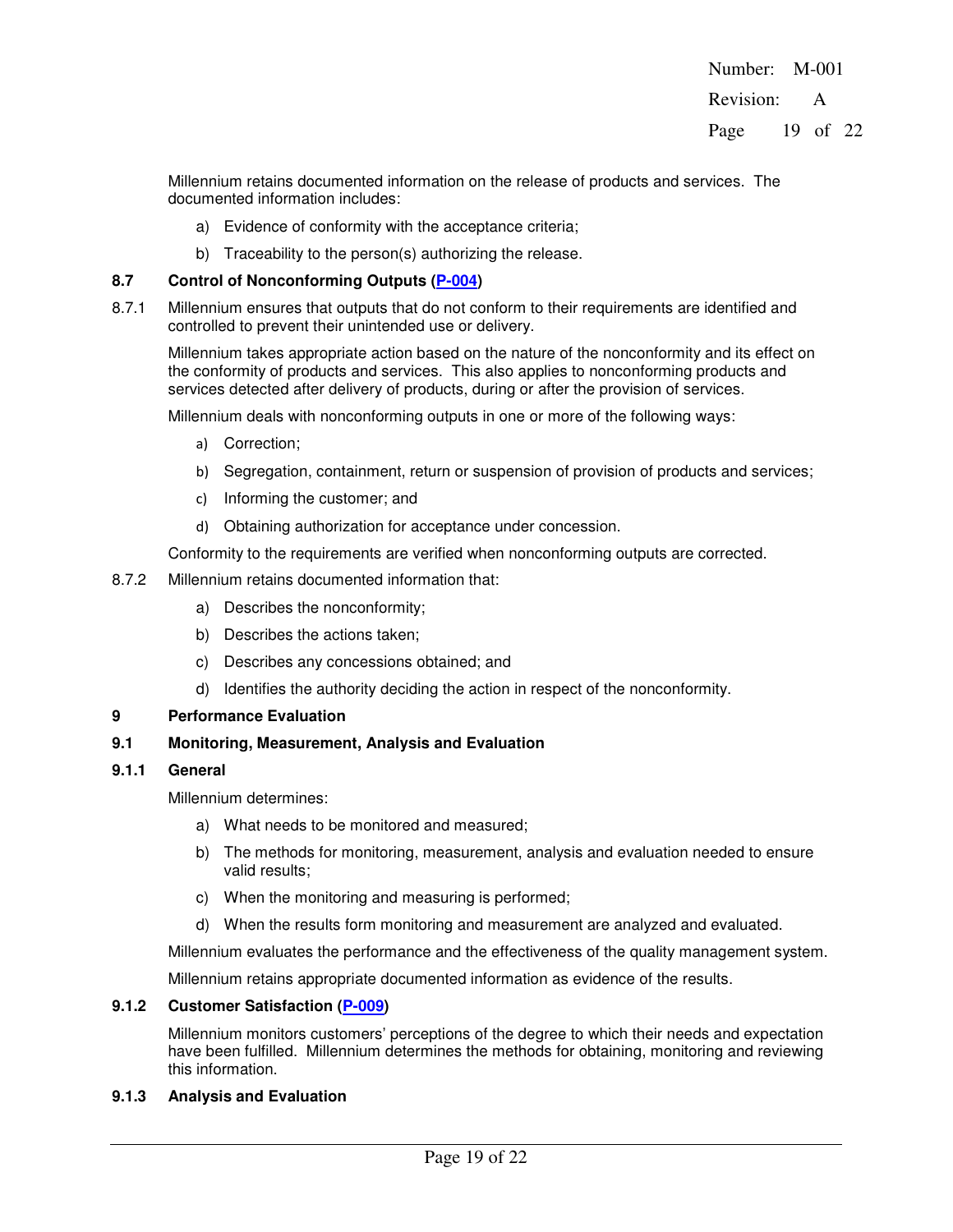Revision: A

Page 20 of 22

Millennium analyzes and evaluates appropriate data and information arising form monitoring and measurement.

The results of analysis are used to evaluate:

- a) Conformity of products and services;
- b) The degree of customer satisfaction;
- c) The performance and effectiveness of the quality management system;
- d) If planning has been implemented effectively;
- e) The effectiveness of actions taken to address risks and opportunities;
- f) The performance of external providers; and
- g) The need for improvements to the quality management system.

#### **9.2 Internal Audit (P-003)**

- 9.2.1 Millennium conducts internal audits at planned intervals to provide information on whether the quality management system:
	- a) Conforms to:
		- 1. Millennium's own requirements for its quality management system;
		- 2. The requirements of ISO 9001:2015
	- b) Is effectively implemented and maintained.
- 9.2.2 Millennium has:
	- a) Planned, established, implemented and maintains an audit program including the frequency, methods, responsibilities, planning requirements and reporting, which is taken into consideration the importance of the processes concerned, changes affecting Millennium, and the results of previous audits;
	- b) Defined the audit criteria and scope of each audit;
	- c) Selected auditors and conducts audits to ensure objectively and the impartiality of the audit process;
	- d) Ensured that the results of the audits are reported to relevant management;
	- e) Take appropriate correction and corrective actions without undue delay; and
	- f) Retain documented information as evidence of the implementation of the audit program and the audit results.

#### **9.3 Management Review (P-007)**

#### **9.3.1 General**

Top management reviews Millennium's quality management system, at planned intervals, to ensure its continuing suitability, adequacy, effectiveness and alignment with the strategic direction of Millennium.

#### **9.3.2 Management Review Inputs**

Management review is planned and carried out taking into consideration:

- a) The status of actions from previous management reviews;
- b) Changes in external and internal issues that are relevant to the quality management system;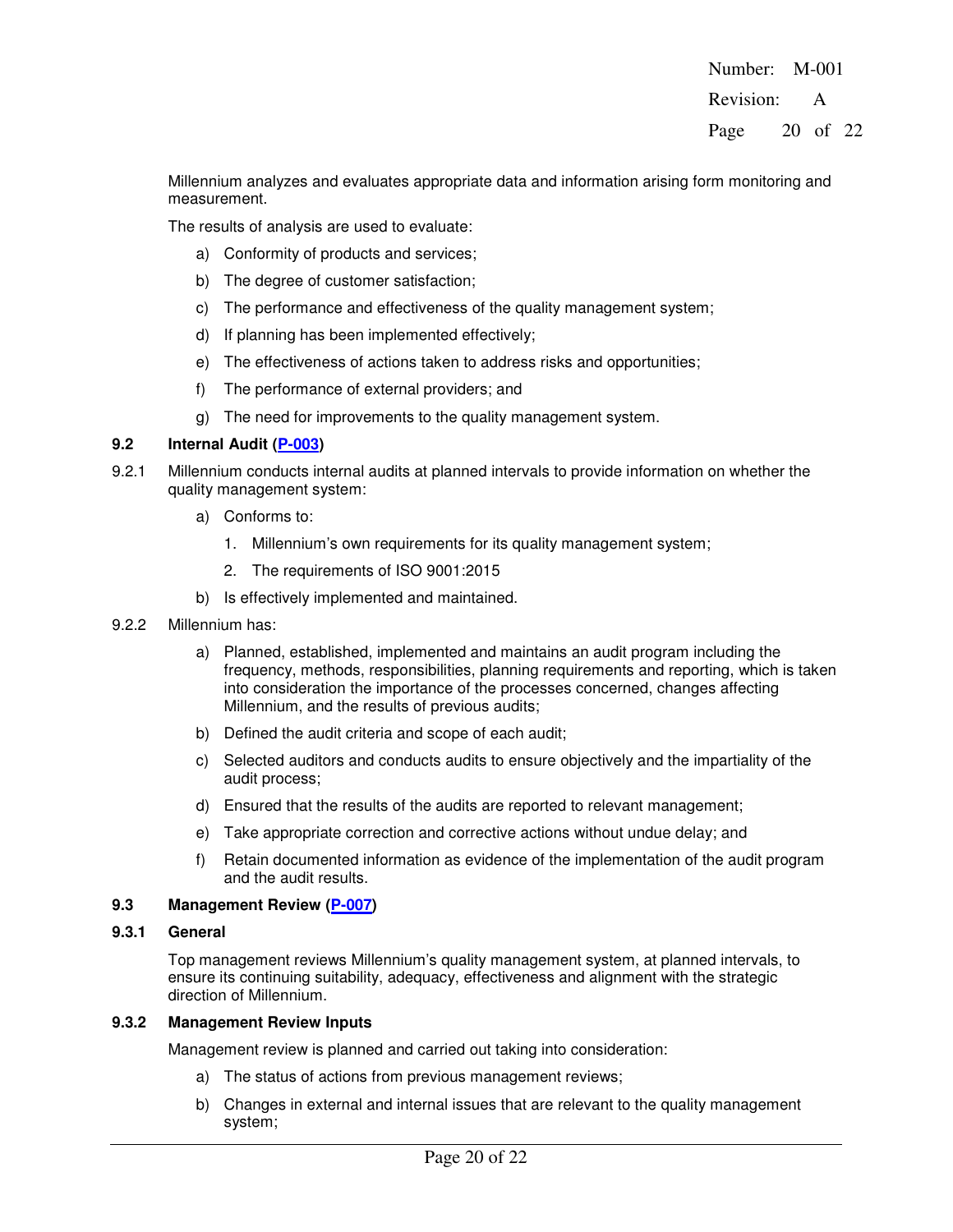Number: M-001 Revision: A Page 21 of 22

- c) Information on the performance and effectiveness of the quality management system, including trends in:
	- 1. Customer satisfaction and feedback from relevant interested parties;
	- 2. The extent to which quality objectives have been met;
	- 3. Process performance and conformity of products and services;
	- 4. Nonconformities and corrective actions;
	- 5. Monitoring and measurement results;
	- 6. Audit results;
	- 7. The performance of external providers;
	- d) The adequacy of resources;
	- e) The effectiveness of actions taken to address risks and opportunities (see  $6.1$ ); and
	- f) Opportunities for improvement

# **9.3.3 Management Review Outputs**

The outputs of the management review include decisions and actions related to:

- a) Opportunities for improvement;
- b) Any need for changes to the quality management system; and
- c) Resource needs.

Millennium retains documented information as evidence of the results of management reviews.

# **10 Improvement**

# **10.1 General**

Millennium determines and selects opportunities for improvement and implements any necessary actions to meet customer requirements and enhance customer satisfaction.

These include:

- a) Improving products and services to meet requirements as well as to address future needs and expectations;
- b) Correcting, preventing or reducing undesired effects; and
- c) Improving the performance and effectiveness of the quality management system.

# **10.2 Nonconformity and Corrective Action (P-005)**

- 10.2.1 When a nonconformity occurs, including any arising from complaints, Millennium:
	- a) Reacts to the nonconformity and, as applicable:
		- 1. Takes action to control and correct it;
		- 2. Deals with the consequences;
	- b) Evaluates the need for action to eliminate the cause(s) of the nonconformity, in order that it does not recur or occur elsewhere, by:
		- 1. Reviewing and analyzing the nonconformity;
		- 2. Determining the causes of the nonconformity;
		- 3. Determining if similar nonconformities exist, or could potentially occur;